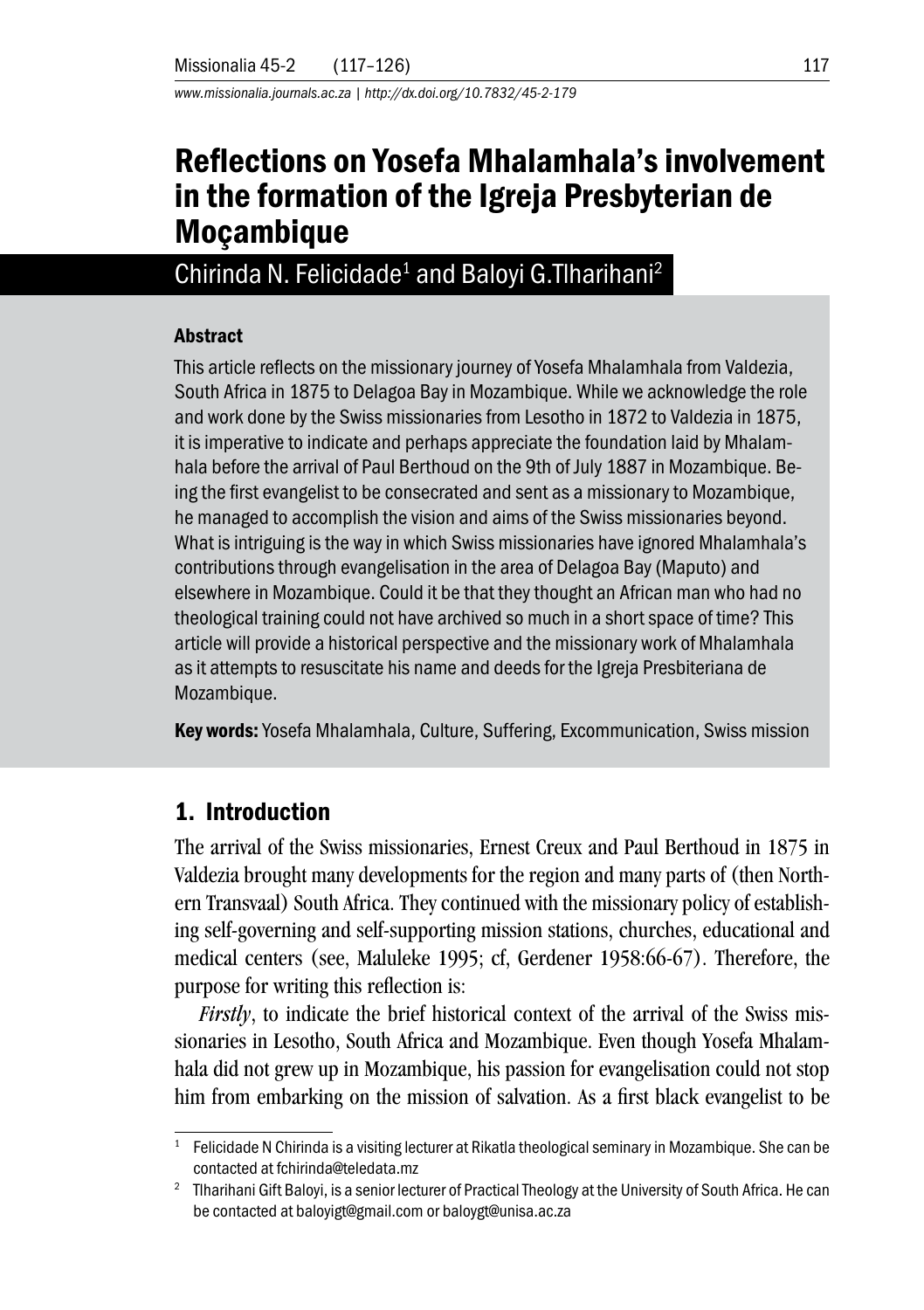consecrated, he accepted a missionary call to Mozambique with specific mandate of establishing the bases for a future implantation of a Swiss Protestant Mission in Delagoa Bay, Mozambique.

*Secondly*, to show that despite his hard labour in Mozambique, that is, having established three spiritual centres including the Rikatla seminary, mission station and other projects, the Swiss missionaries failed to acknowledge his achievements as the first black missionary under the Swiss church.

As long as the church is still in existence in Mozambique, Mhalamhala's legacy is unavoidable particularly when we narrate the work of missionaries in that region. His work shaped and nourished the Christian faith, and spirituality (cf, Njoroge 2002) in Delagoa Bay. The church that was born through the initiative and work of Yosefa Mhalamhala, namely the Igreja Presbiteriana de Mozambique (IPM), celebrate more than a century in existence due to the foundation he laid. This is worrying, as he is not celebrated as the hero of the church. It important to indicate here that, Mhalamhala's parents were from Mozambique and had settled in a farm bought by missionaries Klipfontein (Spelonken) on the Rivubye River (see, Cuendet 1950:13). They came to the country in 1830 when the VaNgoni<sup>3</sup> invaded Mozambique. They went to the North of Transvaal and established their home in Spelonken (Maphophe 1956: 9).

### 2. Historical Formation: Lesotho to Delagoa Bay

The missionaries Ernest Creux and Paul Berthoud arrived in Lesotho (then Basutoland) in 1872 after being sent by the Paris Evangelical Missionary Society (PEMS) (see, Bill 1965:114; Maluleke 1993: 237). Creux and Berthoud were said to be the first Swiss missionaries sent to Lesotho by the Evangelical Church of Canton of Vaud, to introduce Christianity religion (See, Reymond 1958, Archives of Missionary Department 1215 6 C; Butselaar 1988; Harries 2007). However, their initial successes (until about 1847) were rudely interrupted by the contact between Moshoeshoe's subjects and the South African settlers [ushering in]... a new era of wars and insecurity (see, Maluleke 2003c:160). Maluleke (2003c) point out that many converts, including chiefs and headmen, left the church due to their disappointment with the role of missionaries in the wars. The situation was not looking good as the Basotho lost their lives and pieces of land. Nonetheless, the arrival of the new missionaries in that region of Lesotho in 1860 did improve the lives or situation of people (see, Maluleke 2003c). According to Ellenberger (1938), the breed of missionaries breathed a new spirit and brought methods that were to renew the whole work. Few years after their stay in Lesotho, another journey of exploration was undertaken

In Mozambique, the tribe is referred to as VaNgoni, as opposed to the name used in South African, Nguni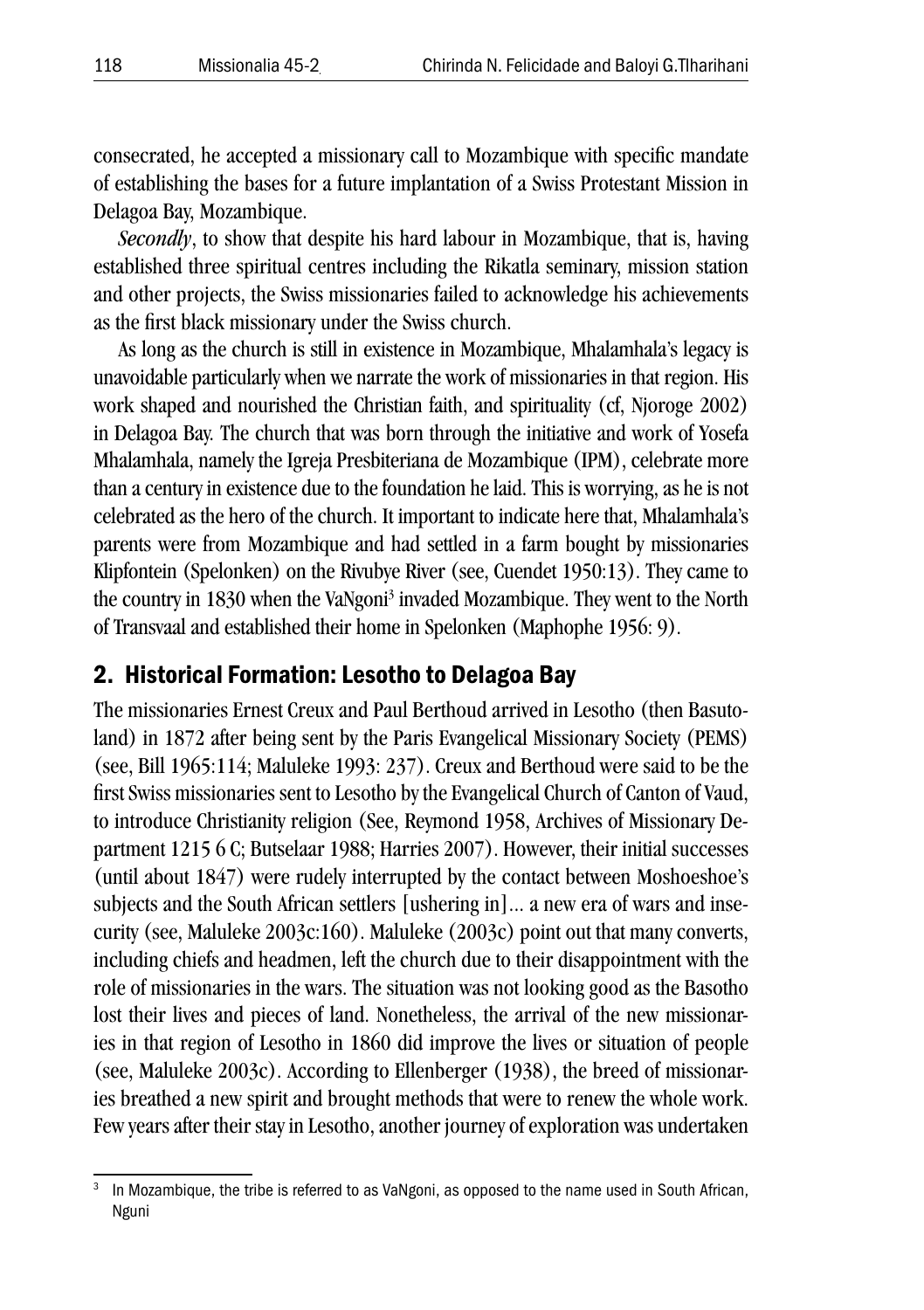by Adolphe Mabille, Ernest Creux, Paul Berthoud, and others to Northern Transvaal. At that time the idea was to establish the mission station at Sekhukhuni land, under Chief Sekhukhuni of the Bapedi tribe. Chief Sekhukhuni refused to receive them and made it very impossible for missionaries to deliver their message of salvation.

While their reception was highly hostile in the Sekhukhuni land, Creux and Berthoud had left to the Zoutpansberg region where in 1875 they established a mission station named Valdezia and this was named after their home canton, Vaud. In there, they began to study the Tsonga (Gwamba) language (see, Anderson 1999:58) for communication preaching purposes. The Swiss Missionaries bought the farm Klipfontein (Spelonken) on the Rivubye (Luvubu) River from Mr. Watt, an English trader who had settled there. The farm was well watered and had several springs. The Swiss Missionaries changed the name of the farm Klipfontein (Spelonken) into Valdezia Mission Station, in honour of their homeland Canton de Vaud in Switzerland (Brookes 1925:6). The tribe among whom they had settled were the Ma-gwamba, and their language was called the Chi-gwamba, though towards the east, in the vicinity of Delagoa Bay in Mozambique it was also known as Thonga, Ronga or Djonga. Since that time, the activities of the Mission have spread out to other parts of the Northern Transvaal and to Portuguese East Africa, and the mission has constantly developed, not only geographically but in the nature of its work and the variety of its undertakings.

Between 1873 and 1875, black evangelists worked alone, laying the foundations for later Swiss missionary expertise. Similarly, it was a black evangelist, Josefa (sic) Mhalamhala who undertook in 1882 to take the gospel to his own people in Mozambique (Maluleke 1994: 94). The convert Yosefa Mhalamhala came to the Transvaal from Mozambique originally as one of Chief Joao Albasini's followers (Halala,1986: 47-48, Mathebula, 1989:5-6). According to Butselaar (1988), in 1877 two brothers of the Mhalamhala family first heard the history of the creation of the heaven and of the earth from Bethuel, an evangelist from Lesotho. After several months of listening to and engaging in discussion with Bethuel, the two brothers came to the conclusion that "there was a God; and that they were sinners and needed to pray in order to be saved" (Butselaar 1988: 36). The resulting conversion of the brothers Mhalamhala brings us to the work of Swiss Missionaries in Southern Africa.

Yosefa Mhalamhala initiated missionary endeavors in what is now called Moçambique (the then Portuguese East Africa). Apart from Mhalamhala undertaking the gospel, there was Jonas Maphophe who after his ordination in 1910, brought a lot of changes and expanded the mission to different areas outside Valdezia. Maluleke (1994) is correct in his argument that, black initiative and contributions during this period should be accorded more prominence than has happened hitherto. Many of our African people played a vital role in the formation of our churches during the arrival of missionaries. Many of those people were forgotten and their history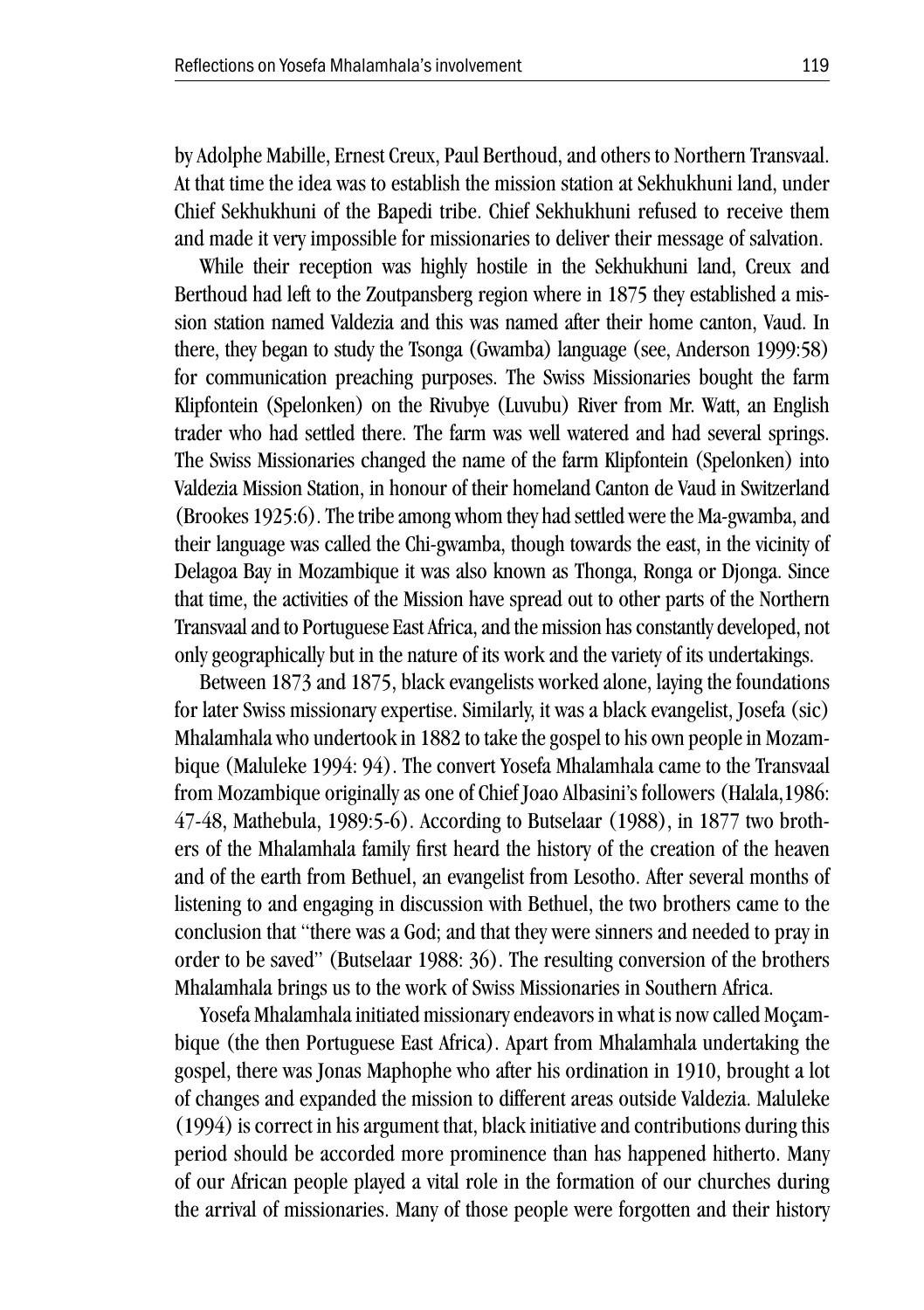is diminished as opposed to the European missionary work. Creux gave the name Joseph (was called Yosefa in his language), to him after his baptismal from Ndjomo Mhalamhala (see, Creux 1879).

## 3. Mhalamhala's Mission to Moçambique

Mhalamhala departed to Mozambique in search of his sisters. At that point, no one could foresee that this journey would bring transformation many people of Mozambique. Butselaar (1988) indicate that Mhalamhala introduced the Christian faith in many houses he entered during the first six months of his arrival in Mozambique. Other scholars agree that this new faith was accepted and deeply loved by many people (see, SMB 1879; Butselaar 1888). Those who did not see his mission as valuable and transformative to the people, conspired to assassinate him (see, Butselaar 1987). This never discouraged him from discharging his missiological responsibilities to the people of Mozambique.

Creux indicate, Mhalamhala's visit to Delagoa Bay was a sign of eagerness in proclaiming the Kingdom of God (see, SMB 1879). In 1881, he was sent back to Mozambique with a special task of studying the country and asking for authorization to establish a Protestant Mission. The Portuguese refused to grant authorisation. However, a native chief called Magudzu gave authorisation. In 1882, Mhalamhala was definitely sent to Mozambique as the first African missionary to his people. During the five years that followed, Mhalamhala converted ordinary people and traditional chiefs.

## 4. A business man called Jimboy

Jimboy Ximungana was among the few men from Mhalamhala's neighbourhood who could read and write. He learned these skills while working in the Natal region (now known as Kwazulu Natal). Jimboy had established himself in a place called Katembe, which is located on the other north margin of the Indian Ocean. Jimboy was later given BUKU<sup>4</sup>, By Mhalamhala to read (Buku ya Xikwembu 1883; Loze 1896) and it was at that time where he was converted to Christianity. With Jimboy being a convert, they worked together and ended up converting twenty more people (see, ADM 487 B 13).

## 5. Chief Maphunga

For Mhalamhala to be successful in his mission to Mozambicans, he needed the support of influential figures in those communities. One of the influential person was Chief Maphunga. Maphunga's kingdom was situated at the Coast of Komati

<sup>4</sup> BUKU or the Book of God was written by Swiss Missionaries in 1883 and served as the Catechism.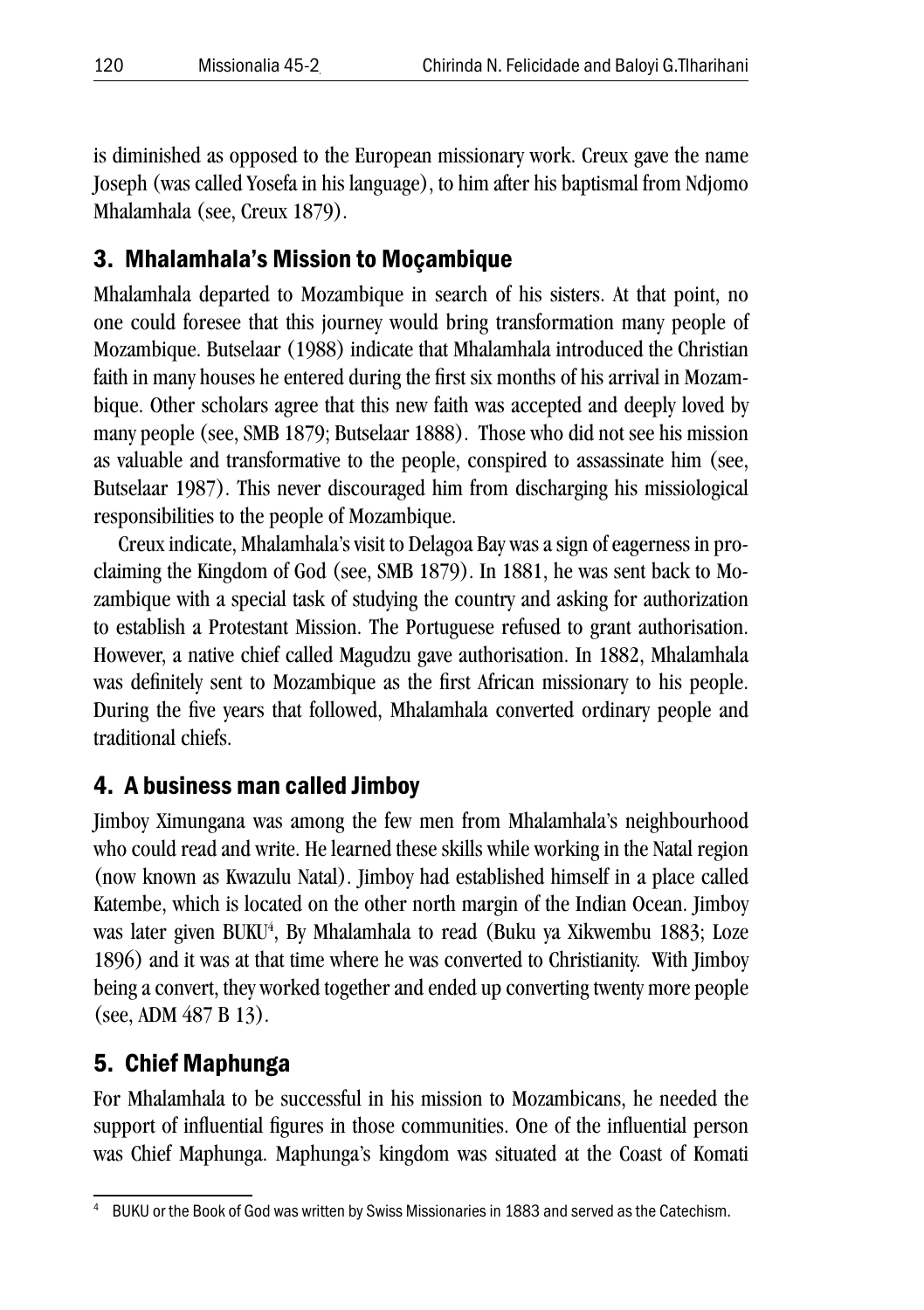River near the actual Maraquene District (SMB 1886/87; Butselaar 1988). Upon hearing numerous reports about Mhalamhala's missionary work, the chief was inspired, particularly because of how Mhalamhala's work was contributing towards building a social cohesion and this was eminent through the behaviour the people in the community.

Eliachib<sup>5</sup> compared the power of the BUKU with this of that of a gun, in that, this document is able to change the mind-set of the chief about life (SMB 1886/87; Butselaar 1988).

### 6. Lois's village and Rikatla Centre

When Ernest Creux sent Yosefa Mhalamhala to Mozambique in 1881, Yosefa went back to Spelonken with his aged sister Lois and her husband Eliachib. While in Spelonken, the couple was baptised and given training on evangelism. When they returned home in 1882, they continued the evangelisation started by Mhalamhala in 1880. They moved from the place they lived, and initiated their work in a place called Rikatla<sup>6</sup> (see, Mathebula 1989) which later became a spiritual centre or seminary.

The Ricatla centre offered the following services prayer, literacy classes and evangelism. The prayer service and literacy classes were in the hands of Lois, her daughter Ruth, and her niece Marta (cf, Junod 1933). Rikatla was referred to as the source, because many conversions occurred there. According to Junod (1933: 143), "the Swiss missionaries considered Rikatla to be a special place, where people could drink the water of life". This centre was not only teaching about Christian faith, it gave protection and accommodation to many people especially women.

In virtue of the special work established by Lois, she was considered the soul of the community and Rikatla became known as the most important spiritual centre in Mozambique (Junod 1933).

### 7. Mhalamhala's challanges

During his missiological work, he delivered a letter to the Portuguese Governor, requesting a permission to establish a Protestant Mission in the region but unsuccessful. The local chief by the name of Magudzu, granted him permission to establish the Protestant Mission in his territory a hundred and twenty kilometres (120 km) from Delagoa Bay (known as Maputo today). The station where Mhalamhala discharged his ministerial duties (prayer and baptismal) was called as Antioka<sup>7</sup> (see,

<sup>5</sup> Eliachib was the husband of Lois Xintomana, who was Mhalamhala's aged sister (see, SMB 1886)

 $6$  Through the work initiated by Lois, Ricatla was transformed into an important Spiritual Centre, where the United Seminary of Ricatla is located

<sup>&</sup>lt;sup>7</sup> Antioka is a Portuguese translation of Antioch, one of the cities where Barnabas and Saul preached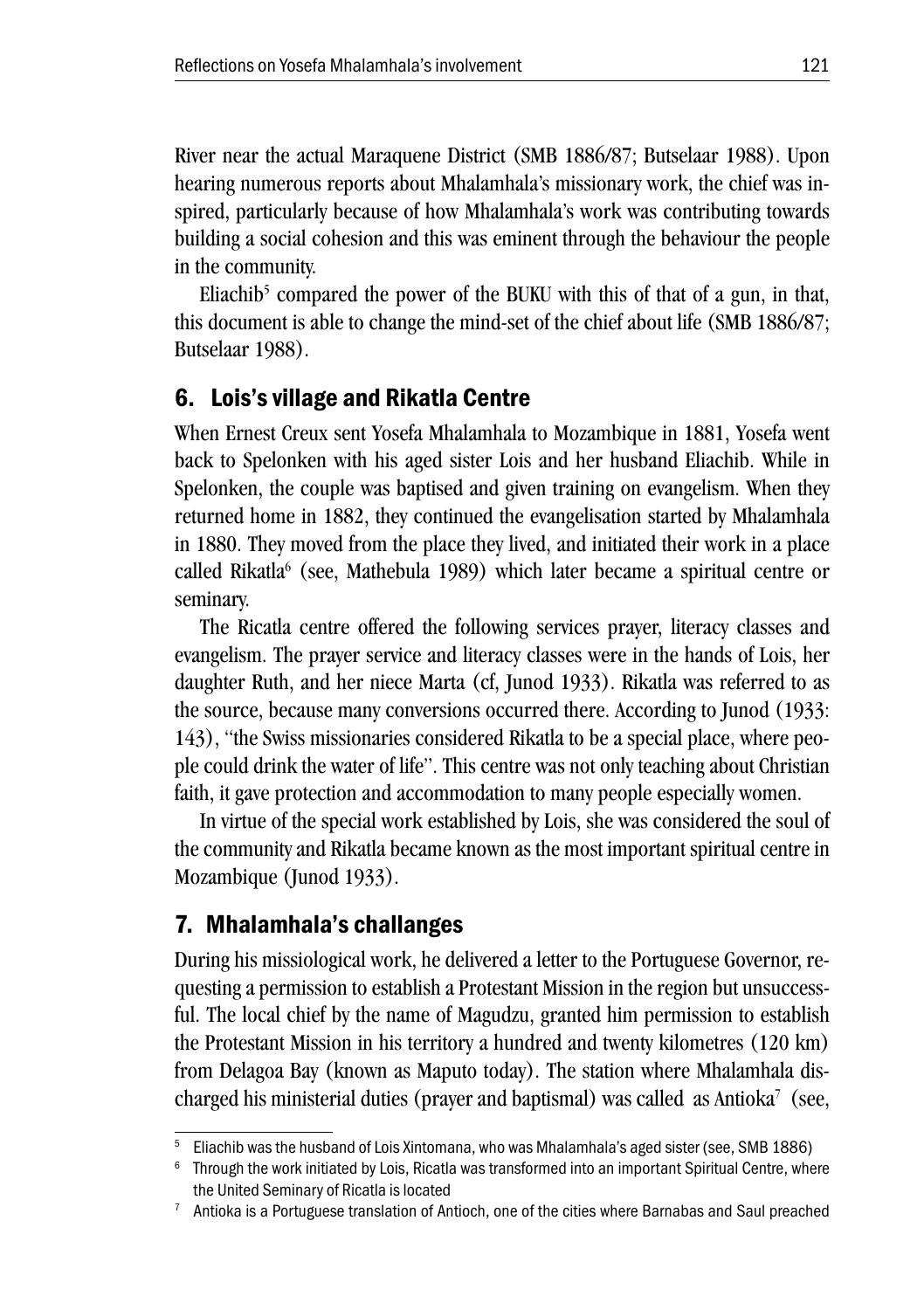BSM 1886). Although very busy with his evangelistic work in Antioka, Mhalamhala acted as supervisor of the other two centres in Rikatla and another in Katembe. He was also the one who presided over the Holy Communion and baptized those who were converted. Commenting on the quality of work done during this period, Butselaar (1988: 50-51) note that, a kind of hierarchy was established in this community where Mhalamhala was seen as their chief in all matters pertaining to spirituality. Butselaar's observation shows that Mhalamhala was a highly respected leader of the Protestant Mission in Delagoa Bay. Because of the special vision that he had, he was able to train both young people (such as Ruth and Eliazer) and adults (such as Lois and Eliachib) during a time when this practice was usually not inclusive of young people and women. By virtue the comprehensiveness of his vision, the evangelistic work in Delagoa Bay grew in both quantity and quality.

According to Butselaar (1988:51), the death of Chief Magudzu gave birth to violence within the community, which threatened Mhalamhala's work. Those who were converted to Christianity were persecuted by Chief Magudzu's successor.

This was the time where Mhalamhala sought help from the missionaries working in Spelonken. Through the approval of the church leadership in Lausanne (Switzerland), Berthoud was sent to Mozambique in July 1887 (Butselaar 1988). The Swiss leadership was of the opinion that Berthoud could visit the existing mission station established by Mhalamhala in Delagoa Bay, instead of initiating a new one. Meanwhile, Zebedea Mbenyane also left Spelonken to Mozambique with the aim of helping Mhalamhala in his challenges. On the 9th of July 1887, Paul Berthoud landed in Delagoa Bay and founded the Swiss Mission (Junod 1933). Contrary to expectations, Berthoud installed himself in Ricatla instead of Magudzu where Mhalamhala needed help. During the following six years, he never visited Mhalamhala and instead focused on organising the church according to the Presbyterian system.

### 8. The African culture challenged

Between the years 1887-1889, while he was formally establishing his church, Berthoud remained at Rikatla where he challenged the way in which worship was being conducted, partly through attacking the African culture. For him, this culture was inherently incompatible with the gospel (see, Junod 1933). Berthoud lacked understanding Mozambican ways of doing things and thereby labelled it as unsuitable to the gospel. However, becoming a Christian has nothing to do with adapting the western or any other cultural ways of doing things. Mugambi in Kalu (2005: 521) points out that, "conversion to the Christian faith demands that the convert identifies oneself with Jesus Christ and all that He stood for, and that this identifica-

and a great number believed and turned to the Lord. (Acts 11: 19-21)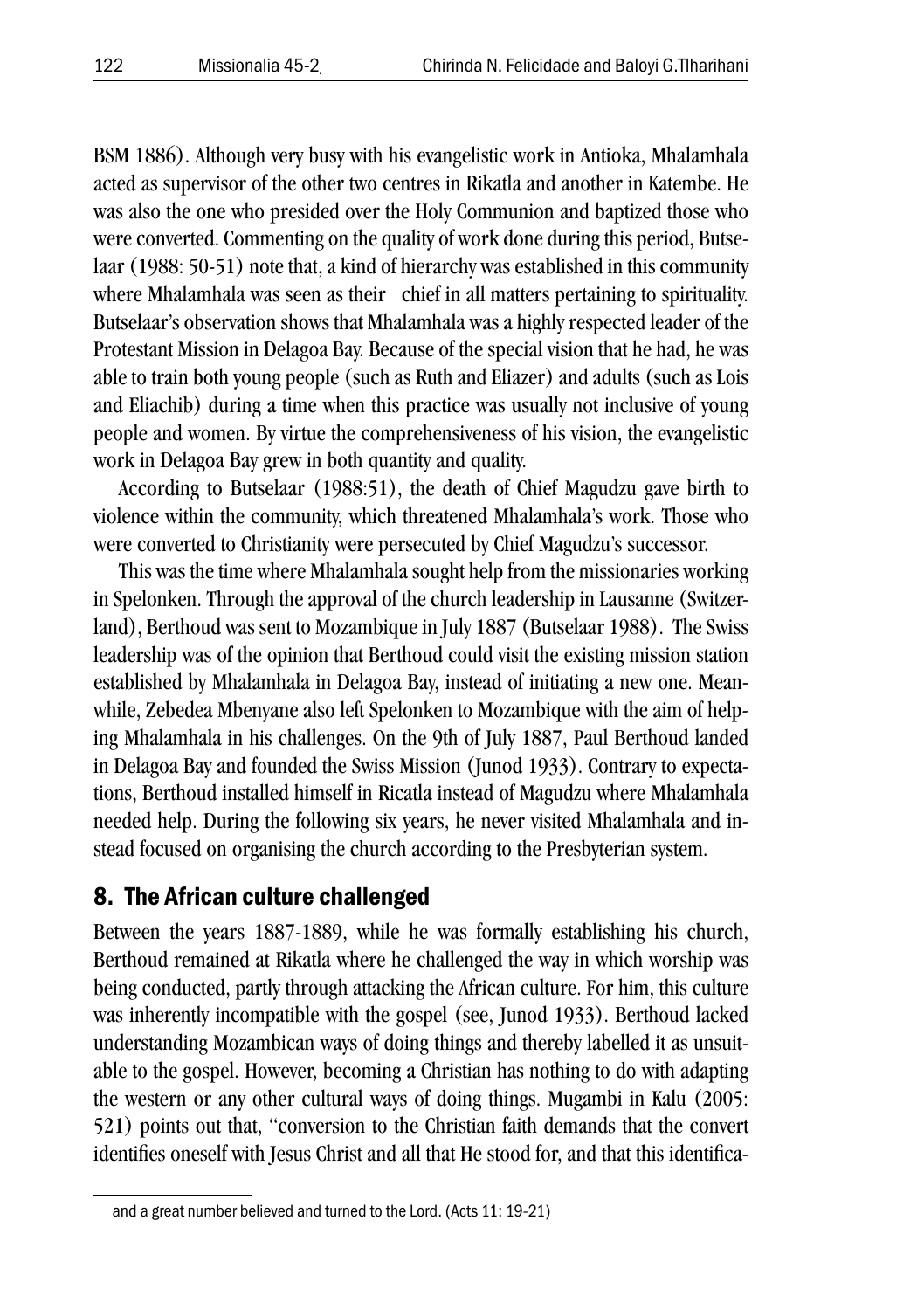tion leads the convert to a fundamental change in attitude towards God, oneself and others". The problem is that some of the missionary teachings were closely attached western ways of doing things. They expect many converts to appear in a particular way of dressing, association, dancing etc. as that would make them true servants of God.

Berthoud failed in showing care, and showing support to women in the service of evangelization (Junod 1933). In rejecting those women's' services, Berthoud was actually rejecting Mhalamhala's leadership which incorporated women empowerment. This abuse fuelled increased violence against women (Chirinda 2008).

The arrival of Berthoud in Mozambique sows frustration to many people who worked with Mhalamhala in his evangelisation. He excommunicated the evangelist Jonas Xilote<sup>8</sup> on the basis the he was drunk. The community was not happy with his attitude and the changes without any consultation with Mhalamhala especially those who worked with Mhalamhala in establishing the Rikatla centre. The people were unable to understand the motives underlying the Swiss missionary's behaviour.

# 9. Mhalamhala says "No" to injustices and is excommunicated

The presence of white missionaries in Mozambique was due to the geographical extension of the area of activities and to the complexity of the work being done both in the church and in broader society. Because of the need for more people, two missionaries were sent to Mozambique, namely Arthur Grandjen, who arrived in Mozambique on 24thJuly 1888, and Henry Junod, who joined the team in July 1889.

## 10. The first conference and confrontations

As the presence of Swiss missionaries in Mozambique was increasing significantly, the need for planning and structured meetings became necessary. The first conference took place in august 1889 with delegates from Spelonken and Delagoa Bay. This Conference was attended by white missionaries only, and no invitation was extended to Mhalamhala, Lois Xintomana, Eliachib Madlakusasa, and Jimboy Ximungana (see, ADM 797 A; cf, Butselaar 1988). These are the people who laid a firm foundation for the church in Mozambique, and yet they were left behind. Whether Swiss missionaries wanted to diminished the black initiatives, contributions and successes in spreading the gospel (cf Maluleke 1993a; see,Kalu 2005) remains a question. This was a body that consisted exclusively of missionaries and acted as the local agent of the council in Switzerland, enabling the council to "control the direction of the work in Africa" (Bill 1965:145). This exclusive body became the body that controlled and directed the life of the "mission."(Maluleke 1994). For

<sup>8</sup> Yonas Xilote was one of the evangelists that accompanied Paul Berthoud to Mozambique in 1887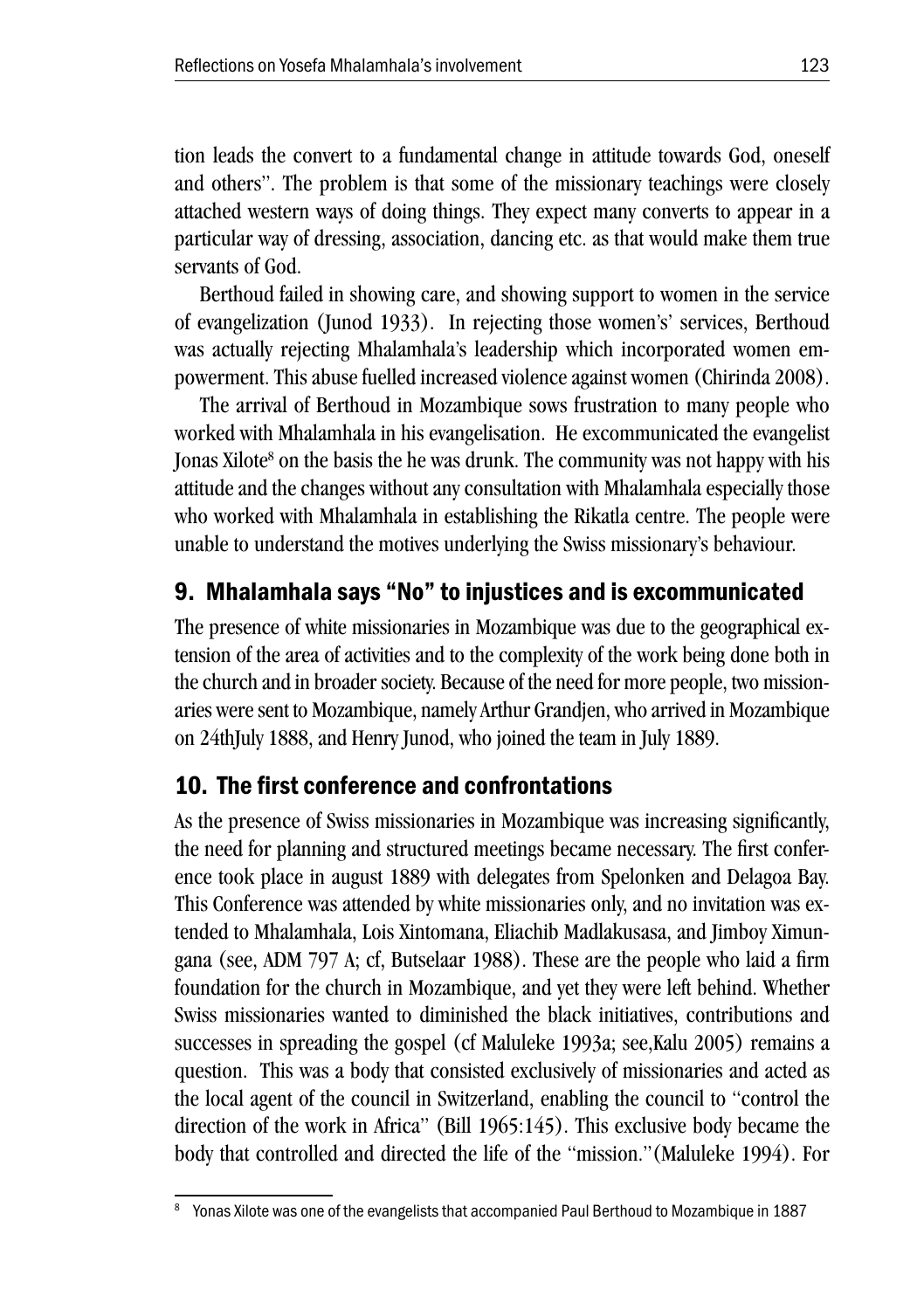Butselaar, this attitude of Swiss missionaries suggested an element of superiority that said sharing leadership roles with blacks was not acceptable (Butselaar 1987). One could interpret this attitude as complete arrogance and lack of consideration for the black pioneers of evangelisation in Mozambique. During this conference, the foundation of the third missionary station was discussed and approved. This station was to be placed near Antioka where Mhalamhala lived. Once more, Mhalamhala was not informed or consulted by the white missionaries about the idea of new station. A climate of suspicion and discomfort was thus being created between whites and blacks in the church. Another attitude that exacerbated the spirits of blacks was the rejection of the proposal of the integration of Eliab as a teacher in Rikatla centre. Eliab had been trained in Spelonken and was sent to Mozambique in 1888 in response to the request made by Joseph Mhalamhala in his letters in 1886.

 This attitude offended all blacks working in Mozambique and Spelonken. The Conferences of Spelonken and Lausanne may have aimed to find solutions to these problems in Mozambique, but the arrogance of Paul Berthoud did not facilitate the process amicably (ADM 502 A 10; Butselaar 1988). The fourth incident that soured the relationship between Africans and Swiss missionaries was Paul Berthoud's refusal to send Daniel Magudzu to Lesotho. Magudzu was the only young man who remained with Mhalamhala after the persecution of Christians began after the assassination of Chief Magudzu. His departure was only possible after the intervention of the Union of Cadet's in Geneva which guaranteed his scholarship (ADM 284 A 9; Butselaar 1988).

The Portuguese wanted to conquer Mozambique, and as a result terrorized the protestant church being led by the Swiss Mission. In the midst of the war, members of the church chose to find security near Mhalamhala. This situation did not please the Swiss missionaries. Clear sighs of disunity began to emerge. Swiss missionaries saw the Mhalamhala's as rebels and decided to excommunicate them. However, to materialise this decision, they needed support from Spelonken, which was not ready to pronounce such a condemnation. These struggles and fighting for equality began weakening and undermining the Church, as the focus moved from caring for the people to confusing and dividing them.

In 1895, Zebedea Mbenyane decided to return to Spelonken, together with Yosefa Mhalamhala and the rest of their family members (ADM 514 A 8, 9; Butselaar 1988). In March of 1895, Yosefa Mhalamhala was heard by a committee of missionaries in Spelonken and expressed his distresses for the challenges and humiliations suffferd at the hands of Swiss missionaries in Mozambique. His spiritual father, Ernest Creux, was also content with the committee's findings. The committee absolved him and nominated him as evangelist for an annexed congregation at Mashamba.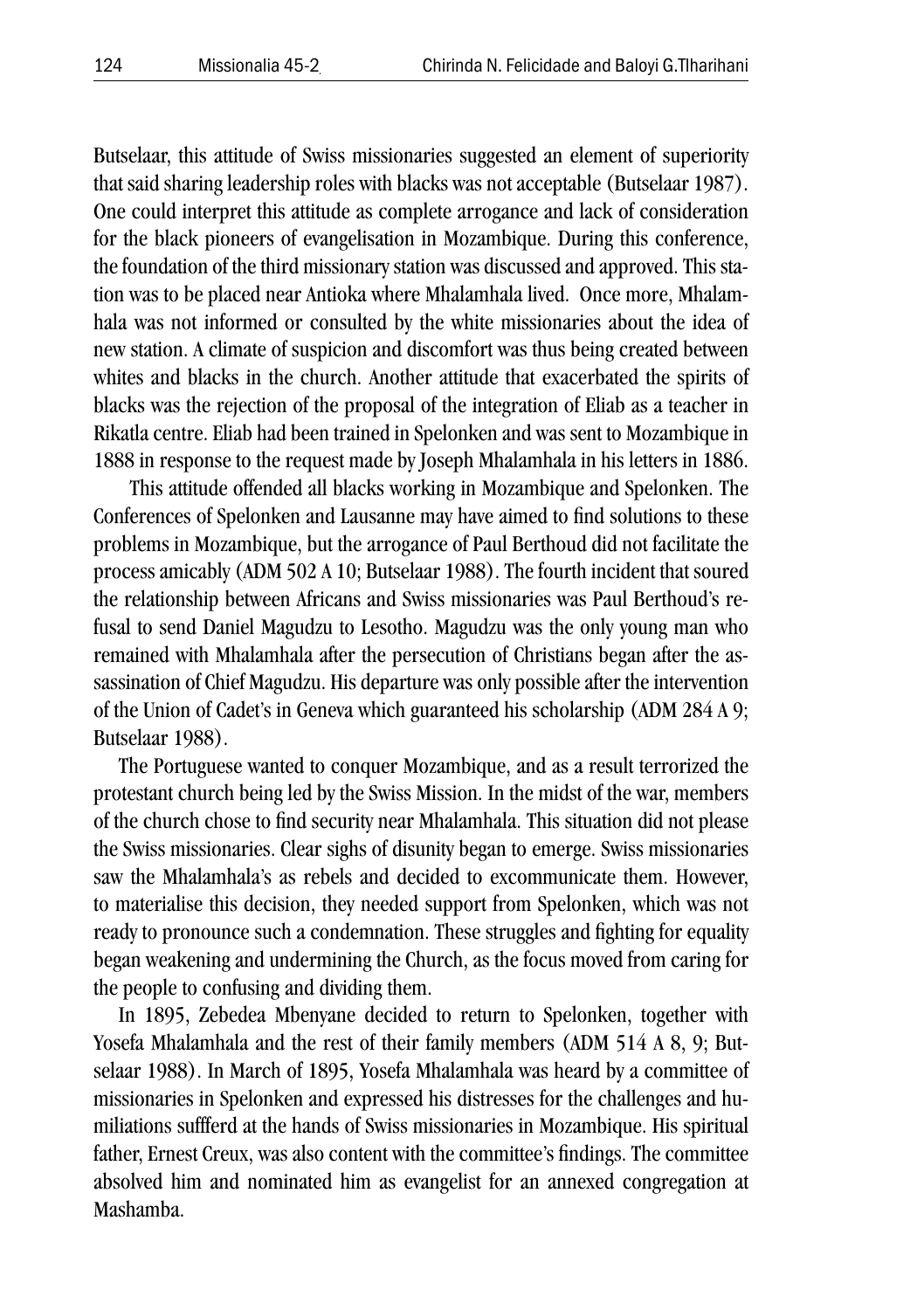#### 11. Conclusion

Despite being persecuted by chief, Magudzu's successor, and being discredited by the Swiss missionaries during the first conference in 1889, it remain true that Mhalamhala's missionary work brought people new perspectives.

The responsibility of training othesr at Rikatla was a hard work which grew beyond the preaching, and establishment of stations. Together with his brethren, they had entered into the life of many people, doing missionary work from the ground by engaging people with projects that would profit the entire community.

As time went on, the Rikatla center could produce converts who demonstrated the ability to read, write and do simple arithmetic and trained them to become evangelists.

Mhalamhala's attitude confirmed the prophecy made by Creux during his baptismal ceremony, when he said, "You will be a man of God who will win and who will ignore opprobrium (SBM 1879/81:4). Having reflected on the work done by Yosefa Mhalamhala in Mozambique, it shows a true vessel of honour for the Mozambicans, who laid a firm foundation of the Igreja Presbiteriana de Moçambique.

#### **Bibliography**

ADM 284 A 9 ADM 436 A ADM 467 B 1 ADM 502 A 5 ADM 514 A 8, 9 ADM 528 A 6 ADM 797 A ADM 797 E 3

ADM 1760

- Anderson,G, H., 1999, Biogrphical disctionalry of Christian Missionaries. W.B.Eerdmans publication; Grand Rapids
- Brookes, E.H., 1925. *A retrospect and a forecast. (Fifty years of Missionary work in South Africa) 1875-1925.* Lausanne: Imperimeries Reuni
- Buku ya Xikwembu 1883. *Svinwe ni Tinsimu ta Hlengelatanu.* Impremerie Georges Bridel, Lausanne
- Buku ya Vahlayi, 1939. *Volume II.* Swiss Mission in South Africa
- Butselaar, J, V., 1987. *Africanos, Missionários e Colonialistas: As origens da Igreja Presbiteriana de Moçambique* (Missão Suiça), 1880-1896. Tempográfica, Maputo. Moçambique
- Chirinda, F, N., 2008. Male Clergy Violence against Their Spouses in the Presbyterian Church of Mozambique – A New\ Theory of Praxis